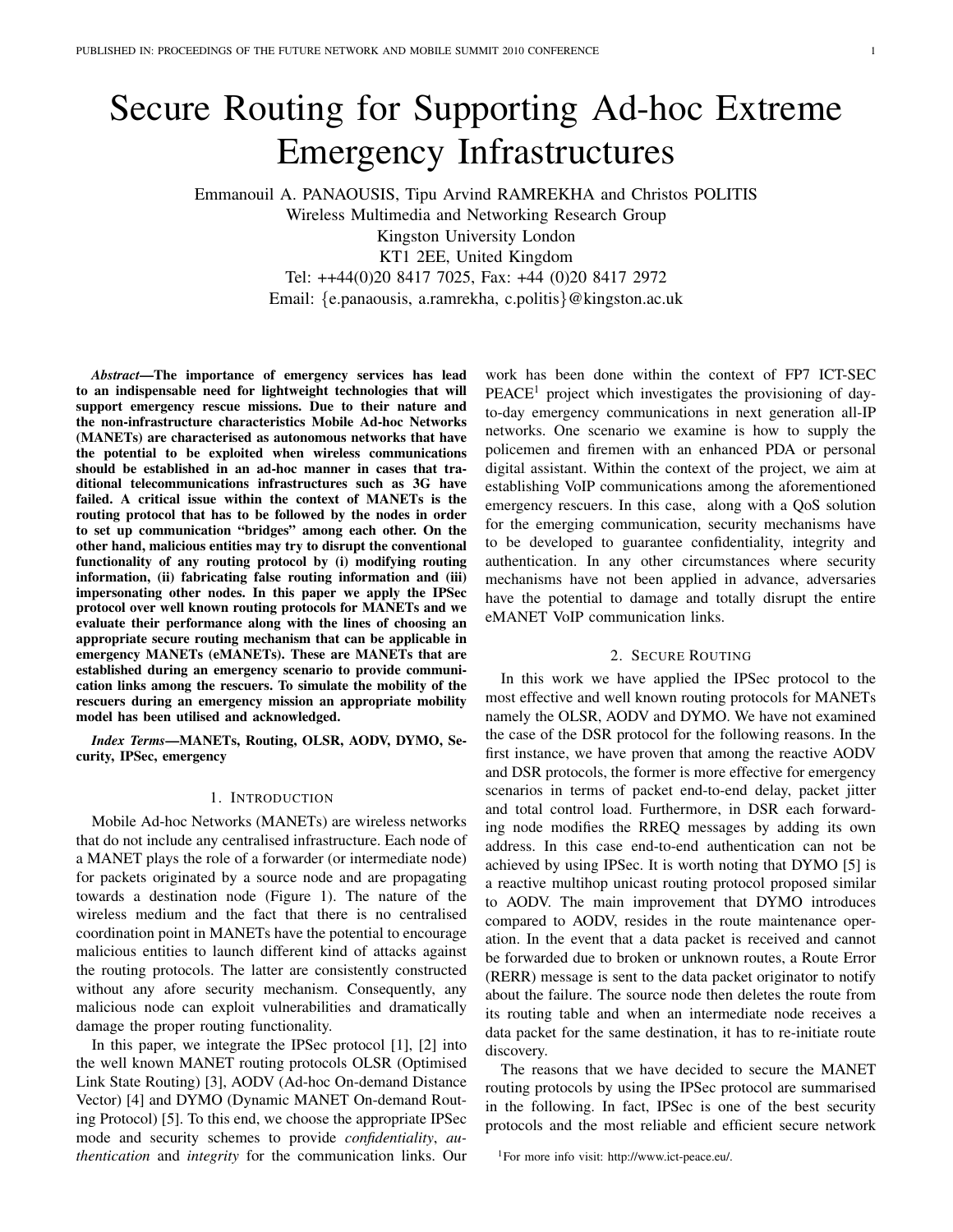

Fig. 1: The different IPSec selection paths and our choice for securing the routing protocols.

layer protocol. The encryption provided by the IPSec defends the wireless communications from being hacked and confidential information to be revealed. Furthermore, if an adversary decided to hide its IP by pretending to be a legitimate node (IP spoofing), it will not succeed to authenticate itself in a wireless network that IPSec has been utilised due to the fact that the protocol provides a strong authentication scheme. In accordance with the concept of the integrity protection, in case the Integrity Check Value (ICV) of a packet is valid, it receives the appropriate treatment and the nodes decide the next hop node across the path to the destination. If any unauthenticated node changes any data in the IP datagram or updates the ICV, this node will be detected and the packet will be discarded.

For the purposes of the secure routing we have used the AH (Authentication Header) and ESP (Encapsulating Security Payload) protocols towards the establishment of eMANET communications that will guarantee integrity, authentication and confidentiality. The same hybrid approach has been followed by the authors in [2] where they present a possible solution for the protection of QoS signalling in military MANETs using AH and ESP. According to [2], we have chosen to use only the transport mode of the IPSec protocol in order to avoid high processing power overhead. Authentication and integrity are satisfied by the AH protocol that utilises the MD5 (Message Digest 5) hash algorithm along with a symmetric AES (Advanced Encryption Standard) key to produce an HMAC (Hash Message Authentication Code) called HMAC-MD5. We choose MD5 instead of SHA-1 (Secure Hash Algorithm-1) due to the power limitations of our devices (e.g. iPhones, PDAs) in addition to the fact that MD5 is strong enough to support our scenarios. For the ESP protocol we have used 128-bit symmetric keys because AES is the fastest and cryptographically strongest symmetric cryptographic algorithm. The aforementioned choices are illustrated in Figure 1 along with the different security options that IPSec has the potential to utilise and the hybrid mode we have chosen for the purposes of eMANETs.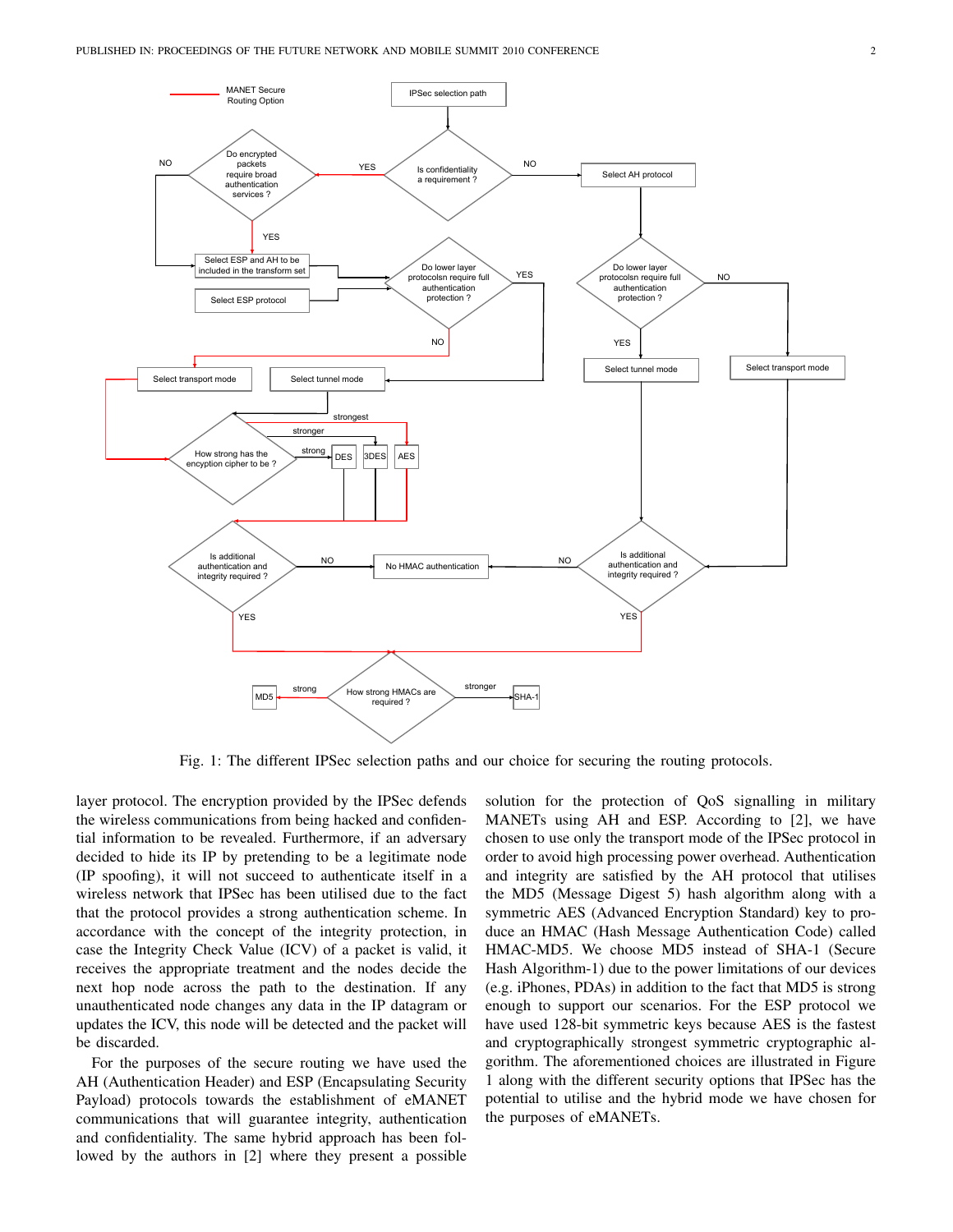# 3. PERFORMANCE EVALUATION

In this section we discuss the simulation results. Our goal is to evaluate the performance of each of the aforementioned MANET routing protocols during an emergency scenario assuming 20 nodes. It is worth mentioning here that MANET nodes of our simulation scenarios, use IEEE-802.11 wireless interfaces. To this end, we have used an obstacle-aware human mobility model (HUMO) [6] for eMANETs. Typical examples where the nodes of MANETs are humanoperated are natural or man-made disasters, military activities or healthcare services. In these scenarios, obstacles are an integral part of the areas where such networks are deployed in order to facilitate communication among the firemen, policemen, paramedics, soldiers, etc. In the proposed mobility model, the nodes of the network move around the obstacles in a natural and realistic way. The obstacles are also taken into account in modelling the signal propagation.

The performance results of routing protocols under the extreme emergency scenario are illustrated in Figures 2, 3, 4 and 5. The average pause time of the nodes in the network is varied to investigate the effect of varying mobility on routing performance in such environments. We have firstly illustrated in Figure 2 the throughput which equals to the ratio of received by sent data packets and it is a critical Quality-of-Service metric given as:  $throughput = \frac{average received data packets}{average sent data packets}$ *average sent data packe* against different pause time values or else different mobility levels for the different MANET routing protocols. We clearly notice that for higher node mobility scenarios or else lower average pause time that the throughput is higher for all the protocols. This is explained in [7] where authors prove that increased node mobility in MANETs increases the throughput of data transmission due to reduction of mutual transmission interference and exploitation of multiuser diversity through packet forwarding. For networks with pause time of less than 20 seconds<sup>2</sup>, OLSR has higher throughput than AODV because it regularly updates its routes and detects regular route changes. Consequently, OLSR minimises data packet loss. However, in networks where the pause time is equal to or greater than 20 seconds, the route changes are less frequent. Instead, the regular route updates of OLSR induces more message overhead in the network and results in more transmission interference and lower throughput. DYMO throughput slightly outperforms the rest over the investigated mobility range. DYMO protocols uses a RERR packet to alert all the nodes in a route as soon as a route breakage is detected. The route is re-established so that packet loss is reduced compared to AODV. Also, its reactive nature implies that DYMO is more efficient than OLSR in high pause time networks where the route changes are less frequent and a reactive approach better suited.

In Figure 3, it can be observed that the total routing load of the routing protocol decreases when mobility decreases. In high mobility networks, the frequent route changes result in DYMO and AODV sending more reactive route discovery routing messages to obtain routes to destinations. DYMO uses additional RERR messages to explicitly alert participating



Fig. 2: The throughput for the different routing protocols.



Fig. 3: The total routing load for the different routing protocols.

nodes in a route about an unreachable route and therefore it uses more routing load than AODV. In low mobility scenarios where the route changes are less frequent, the difference between DYMO and AODV routing loads is reduced. However, OLSR uses a proactive approach and thus it utilises periodic routing messages without considering the rate of route changes. This is the reason for its high routing load compared to 'on-demand' routing approaches used by DYMO and AODV. However, the most important factor that indicates the high routing load of OLSR is the topology control (TC) messages as described in [3]. Finally, we can explain the decreasing routing load of OLSR as pause time increases considering that more stable links are available in low mobility networks allowing OLSR to make a better choice of MPR nodes. Thus, the flooding of TC messages in the network is reduced.

The average end-to-end packet delay results are shown in Figure 4. It can be deduced from the figure that the average packet delivery delay in the network decreases when the node pause time increases for all the routing protocols investigated. The average end-to-end delay value for packet delivery corresponds to the time required for finding a route to a destination plus the time required for a transmission to take place along such a route and is given by: *end-to-end delay* = *route discovery delay + transmission delay*. The route discovery delay is directly affected by mobility because any originator has to find valid routes in a corresponding frequency. On the other hand, the transmission delay depends on the routing load<sup>3</sup> because this affects the CSMA/CA link layer access protocols as we discuss in the following. In high mobility MANETs where route changes frequently, both AODV and DYMO have to rediscover valid routes to destination nodes thus increasing the average end-to-end delay as it is defined above. Additionally, DYMO introduces higher packet delivery

<sup>&</sup>lt;sup>3</sup> for a given data load. We send the same amount of data for the different scenarios.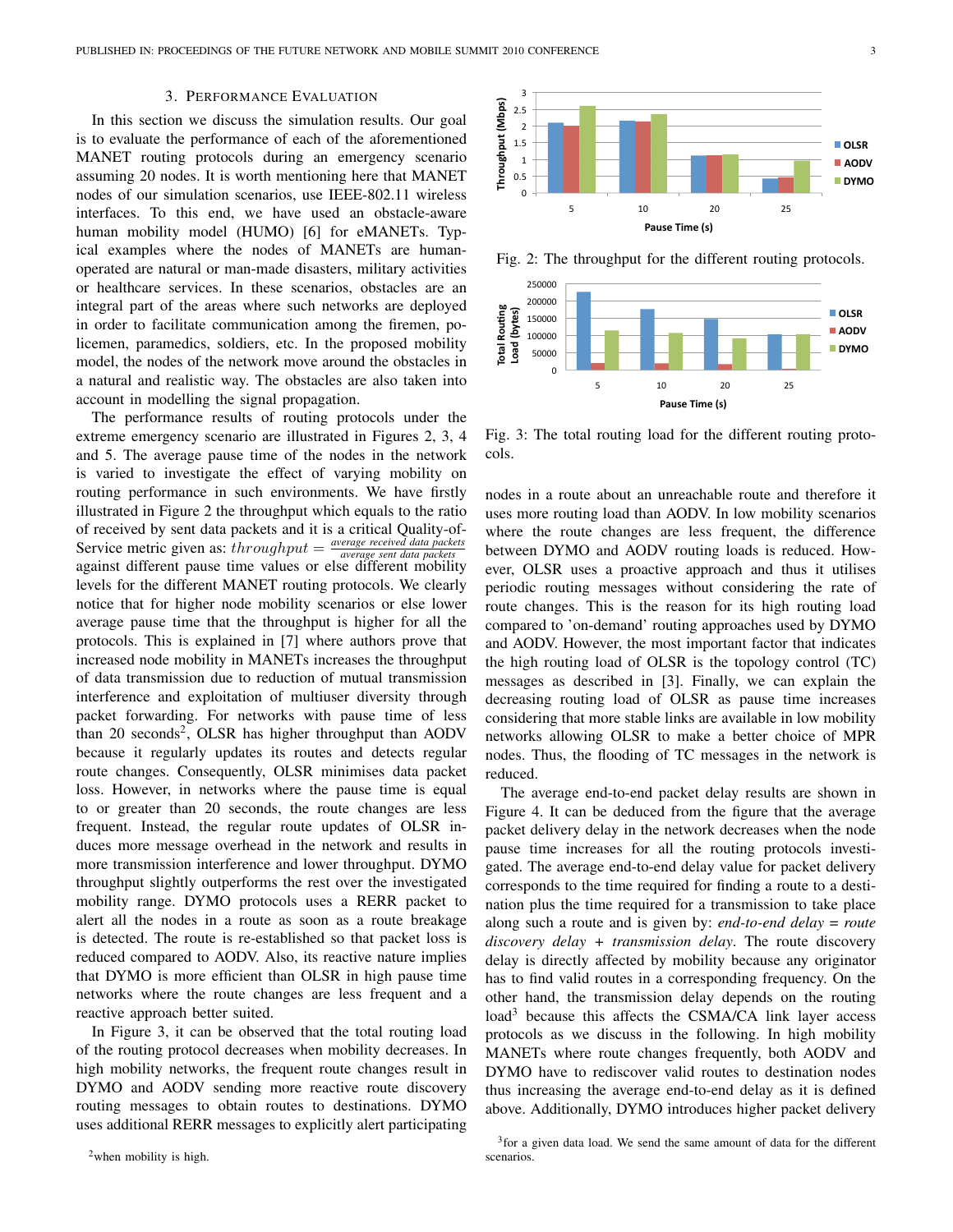

Fig. 4: The average end-to-end data packet delay for the different routing protocols.



Fig. 5: The ratio of sent data packets vs dropped data packets for the different routing protocols.

delay than AODV as it has higher transmission delay. Figure 3 confirms this intuition by showing that DYMO introduces more routing load than AODV, due to RERR messages, in all pause time scenarios. It is also known that the CSMA/CA access protocol used in IEEE 802.11-enabled networks specifies that only one node among nodes sharing the same transmission space is allowed to transmit at a time. Therefore there is a higher average wait time in the case of DYMO where higher traffic is generated by RERRs reporting broken routes. Within the same context and due to the highest routing load of OLSR its transmission delay is the highest too.

Figure 5 depicts the ratio of the number of total packets<sup>4</sup> sent by each protocol against the total number of those packets that are dropped. This ratio corresponds to the reliability of the protocols in terms of how much actual and control information is received. The event of a packet drop occurs if established routes are broken during a transmission or if no routes can be established towards the intended recipient. DYMO has the highest number of packets sent to drop ratio implying that it is more reliable than OLSR and AODV. It uses the route error notification mechanism to quickly notify nodes of any route breakages so that new routes can be discovered and packet losses reduced. OLSR performs better than AODV because it regularly updates its route to discover these route breakages. Thus, it can use fresher routes to send packets as compared to AODV which discovers route breakage after a pre-defined route timeout interval. Additionally, when the average node pause time increases, the difference in the ratio value among the protocols is reduced because there are less route breakages. In addition, the ratio decreases for all the protocols as the network mobility decreases. As mentioned above, this is a result of mutual interference among concurrent transmission nodes that occur in static or networks consisting of nodes with low mobility as explained in [7].



Fig. 6: The throughput for the different routing protocols using IPSec.



Fig. 7: The total routing load for the different routing protocols using IPSec.

The total number of operations required for MD5 processing per 512 bits block is 720 plus 24 operations for initialisation and termination. In order to compute the exact time of HMAC-MD5 operation for an input of packets  $n_k$ and for processor speed  $c_p$  the following equation is used:  $t_{HMAC-MD5}(n_k, c_p) = [32 + (2 + 744 \cdot n_k)]/c_p$ . To go a step further, the time overhead of AES is  $T_{encryption} = 6,168$  and  $T_{decryption} = 10,992$  processing cycles per packet assuming an 128-bit key length. Needless to say, IPSec packetisation and ciphering increase the size of the transmitted packets. In the transport mode, the space overhead of AH is equal to 24 whilst the size overhead of ESP is 10 bytes considering no authentication. Consequently, the total space overhead in the case of the utilised hybrid mode is  $(24+10) = 34$  bytes. We have supposed that the emergency workers are equipped with PDAs with processing capability equal to 450 Millions of Instructions Per Second (MIPS) in order to compute the delay introduced in each device of HMAC-MD5 and AES encryption or decryption algorithms. From the two last equations, we have derived the time overhead per packet for each of HMAC-MD5 and AES algorithms. Namely,  $t_{HMAC-MD5} = 1.68$  $\mu$ sec/ packet,  $t_{AES, encryption}$  = 13.7  $\mu$ sec/ packet,  $t_{AES, decryption} = 24.4 \mu sec/$  packet.

To evaluate the performance of IPSec over the AODV, OLSR, DYMO we have illustrated the secure routing results in Figures 6, 7, 8, 9. As we were expecting, the trend for all the set of results is the same with the routing protocols performance evaluation graphs. We clearly see that the IPSec hybrid mode introduces time and space overhead as we have discussed in the previous section but it does not affect the main routing functionalities of the protocols. Whilst at the same time confidentiality, authentication and integrity are guaranteed. In Figure 6, throughput has been affected by the increased packet size introduced due to IPSec application. Although, the increased throughput results

<sup>&</sup>lt;sup>4</sup> namely routing and data packets.